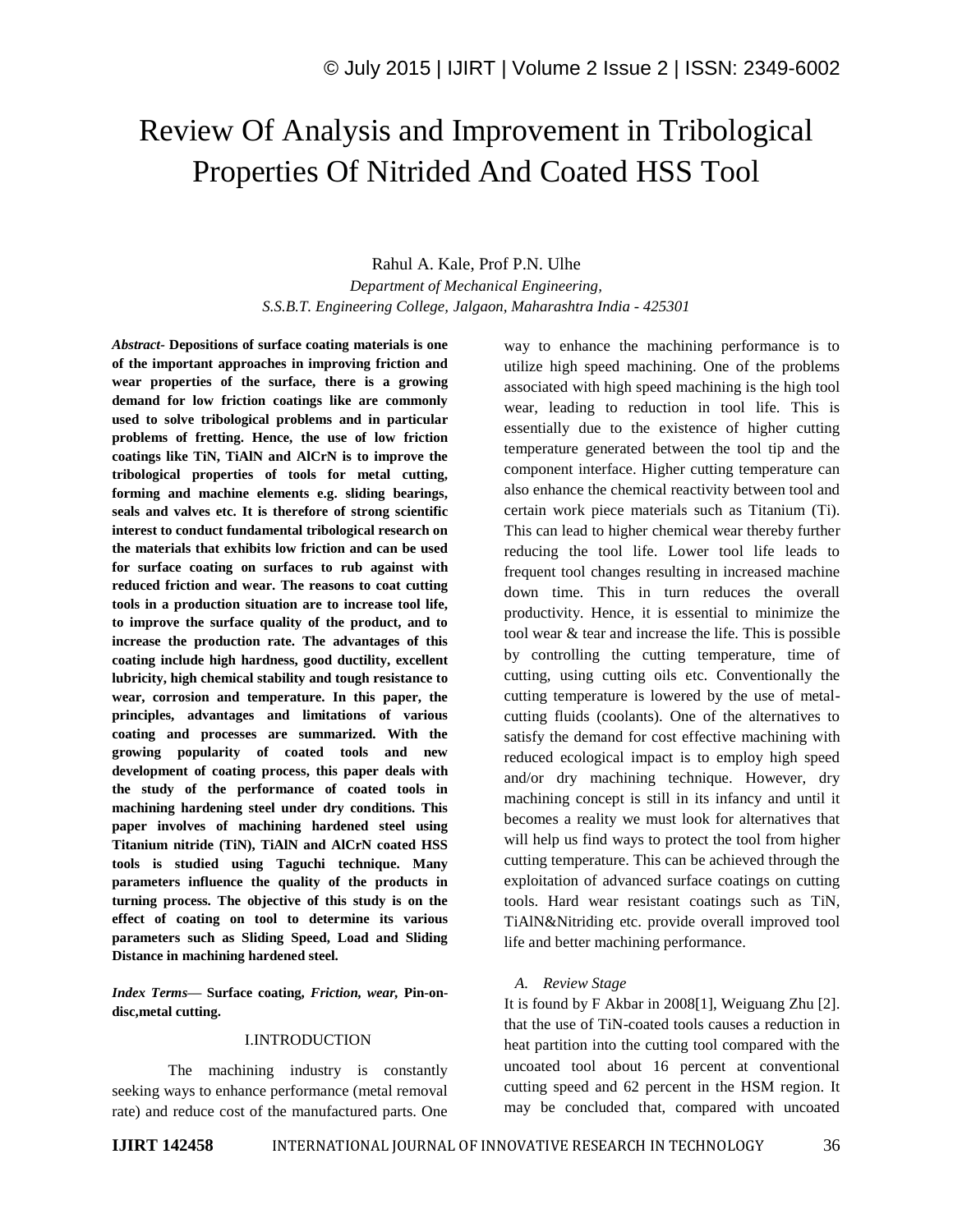carbide tools, TiN coatings significantly improve the tribological phenomena by reducing the tool chip contact area, providing a lower thermal conductivity for the tooling systems, and ultimately reducing heat partition into the cutting tool. Seshadri.R. [3]. Titanium Nitride (Tin) coating improves the tool wear by increasing the wear resistance, thereby protecting the tool. Initial Flank wear is observed after machining the material continuously for 250 seconds. Specific power consumption is low at higher cutting speeds which supports that this material possess good machinability. Hardness of the material is more, hence machining at high speed is recommended.

S. PalDey [4] In this paper, deposition of (TiAlN) coatings using different PVD techniques have been reviewed. The effects of deposition variables on coating microstructure and film properties were analyzed. (TiAlN) exhibited superior performance in many applications as compared with the other commercially available Ti based coatings. Based on a simple TiN coating, various strategies were developed in order to improve or adapt hard coatings. CemKaracal et al. [5] advanced coating technology has significantly improved the tool life expectancy. Titanium Nitride (TiN), Titanium Carbo-Nitride (TiCN), Titanium Aluminum Nitride (TiAlN or AlTiN), Chromium Nitride (CrN), and Diamond coatings can increase overall tool life, decrease cycle time, and promoted better surface finish. K. Aslantas et al. [6] in coated mixed ceramic tool, the thermal conductivity value of TiN coating material increases with increases in temperature. Therefore, the heat flow to the cutting tool increases and the temperature at the tool–chip interface decreases. The temperature difference between the upper and lower sides of the chip decreases and the chip up-curl radius increases. J. Nickel et al.[7] The nature and the underlying wear mechanisms of TiN-coated tools and the role of TiN in improving wear resistance and increasing tool life have been the subject of many investigations. For example, the wear modes of TiN-coated HSS, from the results of sliding pin-on-disc wear tests, were found to include adhesive and abrasive wear of the coating w12,13x. TiN-coating fragments were found to be the dominant wear mechanisms in actual machining tests w8x. The latter wear mechanism was attributed to insufficient adhesion. Abdul Kareem Jaleel et al. [8] Hard coating such as TiN, TiC and AL2O3 have been used. High-speed machining is constantly increasing in importance. These new techniques can be applied in place of conventional machining methods for manufacturing of various components at low cost or even making entirely new type products, e. g. machined from brittle materials.

B. RAMAMOORTHY et al.[6] The sputter deposition conditions for DLC/TiN/ Ti/Cu/Ni multilayer coatings are identified to achieve improved quality with particular reference to adhesion and surface finish. The stable and protective oxide surface layer on AlTiN and AlTiON coatings provide an enhanced resistance to high temperature wear. Force difference is observed when using the same type of tools, but with different thermal properties. For example, under the same cutting condition there is force difference between using low CBN content tools coated with TiAIN and CBN-Low coated with TiN/AI2O3/TiCN. This was the case when turning with uncoated CBN-High and CBN-High coated with TiN/AI2O3/TiCN.

Y. C. Chim1 et al. [5] TiN, CrN, TiAlN and AlCrN coatings were deposited by vacuum arc. Their thermal stability and oxidation resistance were investigated after annealing in air at different temperatures (500°C-1000°C). TiAlN and AlCrN showed better oxidation resistance than their binary counter parts TiN and CrN. Cr-based coatings exhibited much better oxidation resistance than Tibased coatings.

In results of investigations gives that it is beneficial to do heat treatment which helps to increase tool life and other things. But along with heat treatment some Thermochemical processes and PVD or other hard material coating processes also plays much more important role in determination of tool life of tools made of High Speed steel [3,4]. Heat treatments are need to carried out properly for steel, it should be ensured that tempered martensite structure along with dispersive precipitation secures maximum secondary hardness. If tempering is done slightly above this formation of maximum secondary hardness helps to significant increase in ductility. In Thermochemical treatments nitriding in dissolved ammonia shows good improvement in tool life compared to heat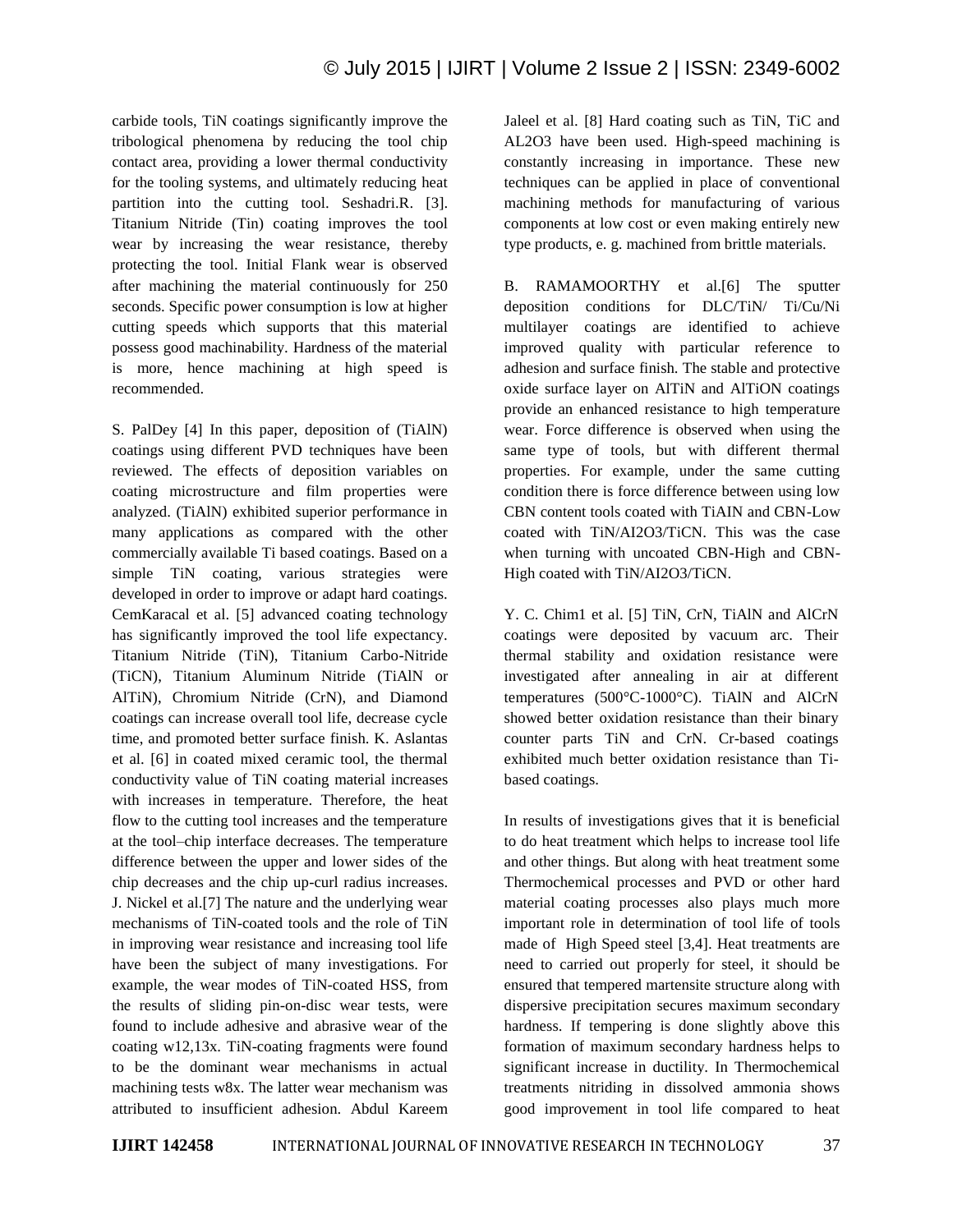treatments. Application of Hard Coatings such as Ti or Cr based such as TiN, TiCN, AlCrN and TiAlN, etc has very high demands as they shows better results in improvement tool life. Also some of the coatings Ti based has good thermal stability such as TiAlSiN, TiAlN, TiN, etc. AlCrN coating has good sliding wear resistance. In such way there are many types of coatings developed nowadays and every coating has his own area of application.

In present paper Tribological analysis of different tool coatings such as TiN, AlTiN and AlCrNis compared with performance of bare HSS material.

## II.EXPERIMENTAL APPROACH TRIBOLOGICAL TESTING MACHINE

#### 1. PIN-ON-DISC MACHINE

A pin on disc tribometer is the standard equipment used to determine the sliding friction coefficient and wear resistance of surfaces. The tester consists of a stationary "pin" under an applied load in contact with a rotating disc. Either the pin or the disc can be wear- and friction-tested using the pin on disc tester. The pin is usually a sphere however it may be any geometry that simulates the actual application counter surface. A load cell attached to the pin on disc tester is used to measure the evolution of the friction coefficient with sliding distance. Sliding wear of the disc can be measured after the pin on disc test using a simple piece of equipment called a Calo tester.

The pin on disc test has proved particularly useful in providing a simple wear and friction test for low friction coatings on machine components, such as the valve train, particularly in motor sports. These components are now coated with low friction coatings such as diamond-like carbon to reduce energy losses and the requirement for lubricant.

Fig.5.1 shows pin-on-disc tribometer, a flat pin is loaded onto the test sample with a precisely known weight. The pin is mounted on a stiff lever, designed as a frictionless force transducer. The deflection of the highly stiff elastic arm, without parasitic friction, insures a nearly fixed contact point and thus a stable position in the friction track. The friction coefficient is determined during the test by measuring the deflection of the elastic arm. Wear coefficients for the pin and disc material are calculated from the volume of material lost during the test. This simple method facilitates the study of friction and wears behaviour of almost every solidstate material combination with or without lubricant. Furthermore, the control of the test parameters such as speed, contact pressure and varying time allow a close reproduction to the real life conditions of practical wear situations.

It also facilitates study of friction and wear characteristics in sliding contacts under desired conditions. Sliding occurs between the stationary pin and a rotating disc. Normal load, rotational speed, sliding distance and It wear track diameter can be varied to suit the test conditions. Tangential frictional force and wear are monitored with electronic sensors and recorded on PC. These parameters are available as functions of load and speed.



## MEASUREMENTS AND OBSERVATIONS Friction:

Friction is applicable to the power requirements and efficiency of a machine. It is also an indication of the efficacy of a sliding system. Lubricity is the lubricant property that reduces friction. Friction force is measured, observed, and recorded during the run. Pin-on-disk tribometer may give a wavy friction force tracing due to non-uniform surface conditions around the wear track on the disk. In that case a range of values is recorded. A smooth and low friction force tracing is a prediction of effective lubrication. A jagged tracing is indicative of stick-slip, scuffing, distressed sliding, and lubricant failure.

The coefficient of friction, which is reported, is calculated from the observed friction force divided by the applied load.

#### Wear:

Wear is applicable to the life of a machine's lubricated component. High wear on the tribometer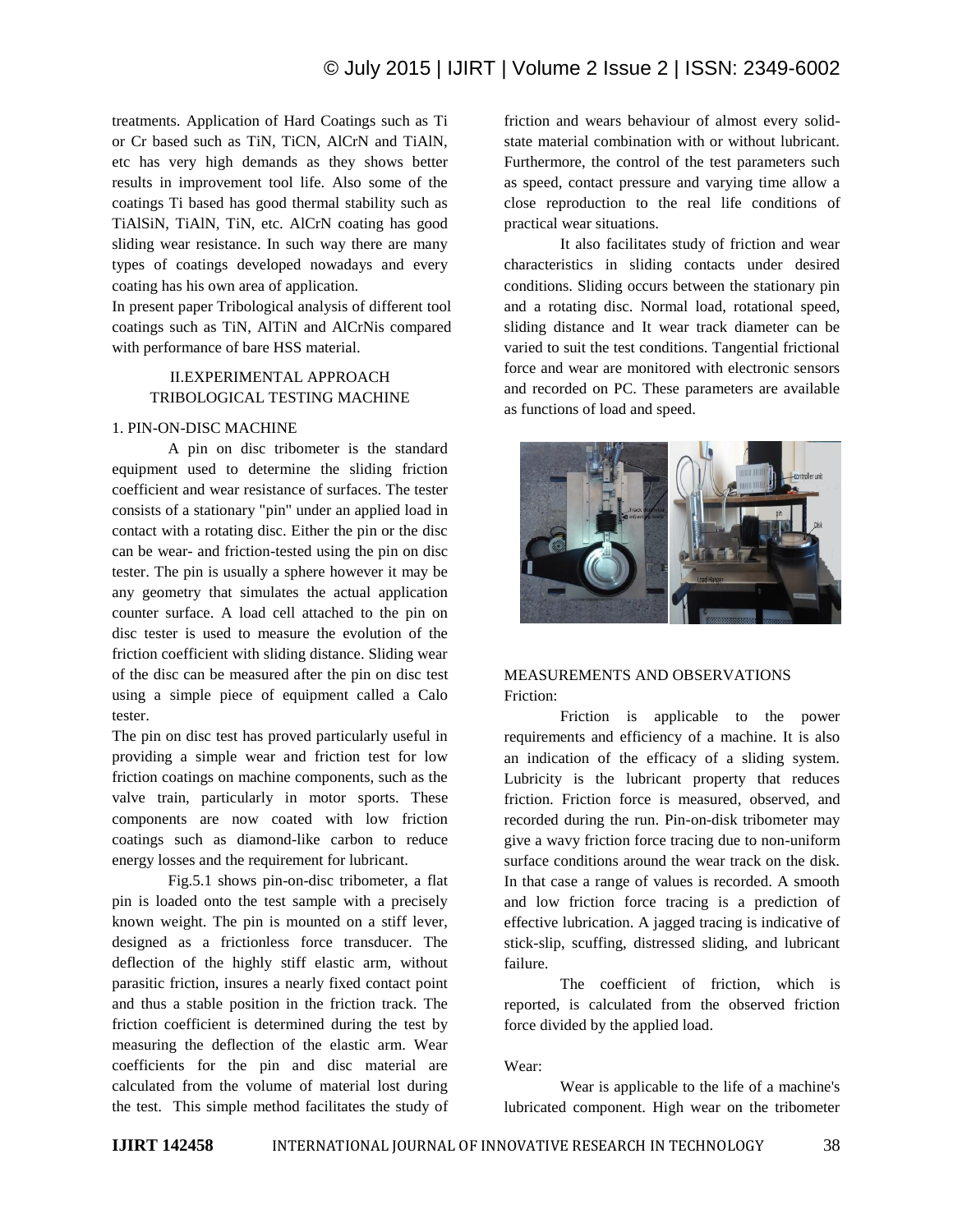would predict short component life. After the run and disassembly, the undisturbed wear scar on the tip of the pin is examined. After cleaning, the condition of wear scar is observed microscopically. It may be smooth, polished, abraded, or scuffed. Finally, the average diameter is measured. The volume of metal removed from the pin is calculated from an equation given in the ASTM method.

The wear track on the disk is also examined for wear. The track may show very low wear, where only the micro peaks are worn off forming micro plateaus and most of the original grinding marks remaing.

#### EXPERIMENTAL DESIGN PROCEDURE



Fig.2 An Outline Of Experimental Design Procedure

The selection of design factors is the important stage for the design of experiments. There are many design factors such as filler content, load, speed, materials selected, sliding velocity etc., which will affect the test results of friction coefficient and wear rate. The key step in Taguchi method is to optimize the process parameter to achieve best quality performance. If the number of process parameter increases, there are lots of experiments have to be conducted to get the optimized parameter. To make the task easy, Taguchi method uses design of orthogonal arrays (OA) to study the process parameter with small number of experiments (Phadke., 1989; Bahadur and Tabor, 1985; Biswas and Satapathy, 2009; Rashmi et al., 2011; Siddharatha et al., 2011; Difallah et al., 2012).

In the present study filler content, normal load, sliding speed is considered as the design parameter. The design parameter with levels is shown in Table 2. In order to study the effect of parameter and the interactions, a pre-designed orthogonal array,  $L<sub>9</sub>$  is used in this study considering both the main factor effects and its interactions is chosen for this study. The complete table for  $L_9$  OA is omitted here for brevity.

The additive assumption implies that the individual or main effects of the independent variables (factors) on response parameter are separate. Under this assumption, effect of each factor can be linear, quadratic, or of higher order, but the model assumes that there exists no cross product (interactions) among the individual factors. That means the effect of independent factor A on response parameter does not depend on different level settings of any other independent variable and vice versa.

#### III. INVESTIGATED COATING MATERIALS

### A. TITANIUM NITRIDE COATING (TiN)

Titanium Nitride (TiN) is one of the best of the new ultra-hard coatings for gear cutting tools. Press tools and other engineering tools and parts. The performance of HSS cutting tools can be enhanced by TiN coating that give greater chip removal rates as well as increased tool life. TiN coating virtually eliminates the formation of built-up edge, and also protects the base material fromabrasive wear. TiN can applied to finished precision tools by physical vapour deposition (PVD) and chemical vapour deposition (CVD), which is widely, employed the world over.

| Appearance of coating | Gold-yellow                  |
|-----------------------|------------------------------|
| Micro-hardness        | 2300                         |
| (HV 0.05)             |                              |
| COF against Steel     | 0.4                          |
| (Dry)                 |                              |
| Thermal conductivity  | $19.2 W/(m \cdot ^{\circ}C)$ |
| Melting point         | 2930 $\degree$ C             |
| Odour                 | Odourless                    |
| Density               | 5.40 $g/cm^{3}$              |

Table.1 Properties of TiN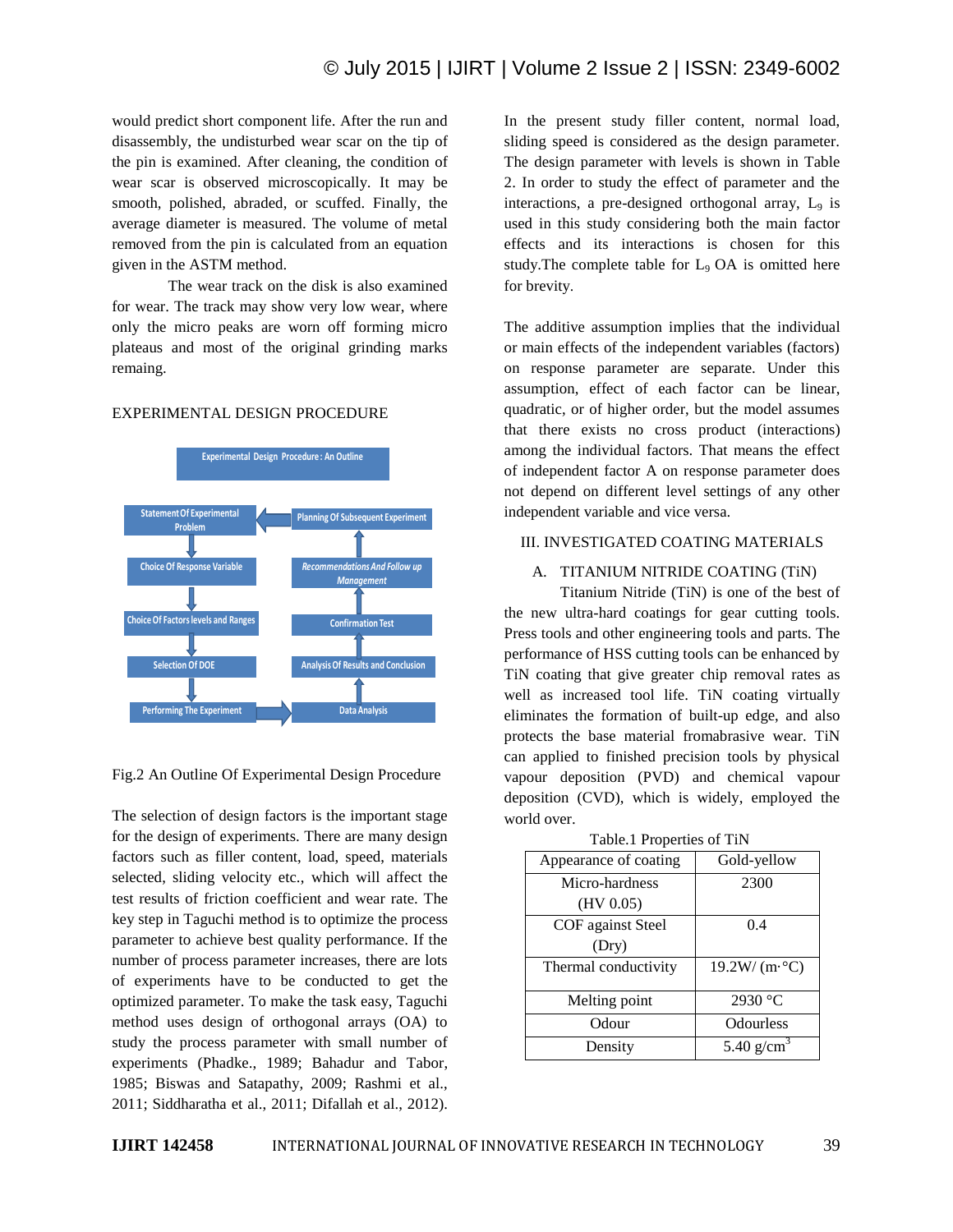## Applications

TiN coating is widely used for metal cutting application. The following tools are currently being coated in this field of application resulting in substantial increases in the lifetime. Hob Cutter, Shaper Cutter, Broaches, Cutter, Shaving Cutter, Pinion type Cutter, and Milling Cutter are some of the applications. Another wide field of application is for metal forming tools. Coating of the metal forming tools not only leads to considerable increased lifetime, but frequently improves the quality of the machined work pieces, with a much better surface finish.

# B. TITANIUM ALUMINIUM NITRIDE (TiAlN)

.

The TiN coating has now been superseded in many machining applications by the TiAlN coating. The exact colour of the TiAlN coating is dependent on the Ti:Al ratio and can range from black to bronze.TiAlN offers superior performance than TiN for a range of metal machining and fabrication applications. This is due to the addition of aluminium, which reacts with the oxygen in the atmosphere to form aluminium oxide on the surface. This increases the operational temperature range of the coating to 800°C compared with 500°C for TiN. This operating temperature has recently been increased by the addition of chromium and yttrium or vanadium to the coating increasing the temperature range to beyond 900°C

| Table2. Properties of TiAlN |
|-----------------------------|
|-----------------------------|

| Appearance              | <b>Blackish</b>           |
|-------------------------|---------------------------|
| <b>Thickness</b>        | Typical applications      |
|                         | are 2 to 5 microns        |
| COF against Steel (dry) | Less than $0.30$          |
| Service<br>Maximum      | $1000^{\circ}$ C.         |
| Temperature             |                           |
| Deposition              | from 200<br>Ranges<br>to  |
| Temperature             | $800^{\circ}$ C.          |
|                         | Standard<br>is<br>process |
|                         | $450^{\circ}$ C.          |

Applications

The high hot hardness and oxidation resistance (the aluminium oxide layer prevents further oxidation)

properties of the TiAlN coating mean that it is used in high temperature cutting operations with minimum use of lubricant or dry machining. TiAlN is used quite successfully to machine titanium, aluminium and nickel alloys, stainless steels, alloy steels, Co-Cr-Mo and cast irons. TiAlN is also used to protect dies and moulds such as those in medium and hot forging and extrusion industries.

## IV. COATING METHODS

It has always been a wish of mechanical engineers to extend the lifetime of tools, mechanical components or wearing parts, by increasing the "surface hardness" or by reducing the "wear and tear". Over the last 50 years, many processes have been developed to increase the surface hardness by diffusion and/or coating deposition techniques; each of these techniques were designed to be applied on specific materials and for specific applications. The most popularly used and adopted methods for surface hardening and coating in industries can briefly be mentioned:

- A. VARIOUS COATING METHODS USED
- Electrochemical And Chemical Method
	- o Hard Chromium (Hard Chrome) Plating
	- o Electro Less or Chemical Nickel Plating
- Spray Coatings
- Thermo Chemical Coatings
- CVD (Chemical Vapour Deposition)
- PVD (Physical Vapour Deposition)

# 1. PVD (PHYSICAL VAPOUR DEPOSITION)

PVD was also known many years before the breakthrough to produce hard, wear resistant coatings (consisting mainly of TiN) took place in the late seventies. Physical Vapour Deposition, or PVD, is a term used to describe a family of coating processes. The most common of these PVD coating processes are evaporation (typically using cathodic arc or electron beam sources), and sputtering (using magnetic enhanced sources or "magnetrons", cylindrical or hollow cathode sources). All of these processes occur in vacuum at working pressure (typically 10-2 to 10-4 mbar) and generally involve